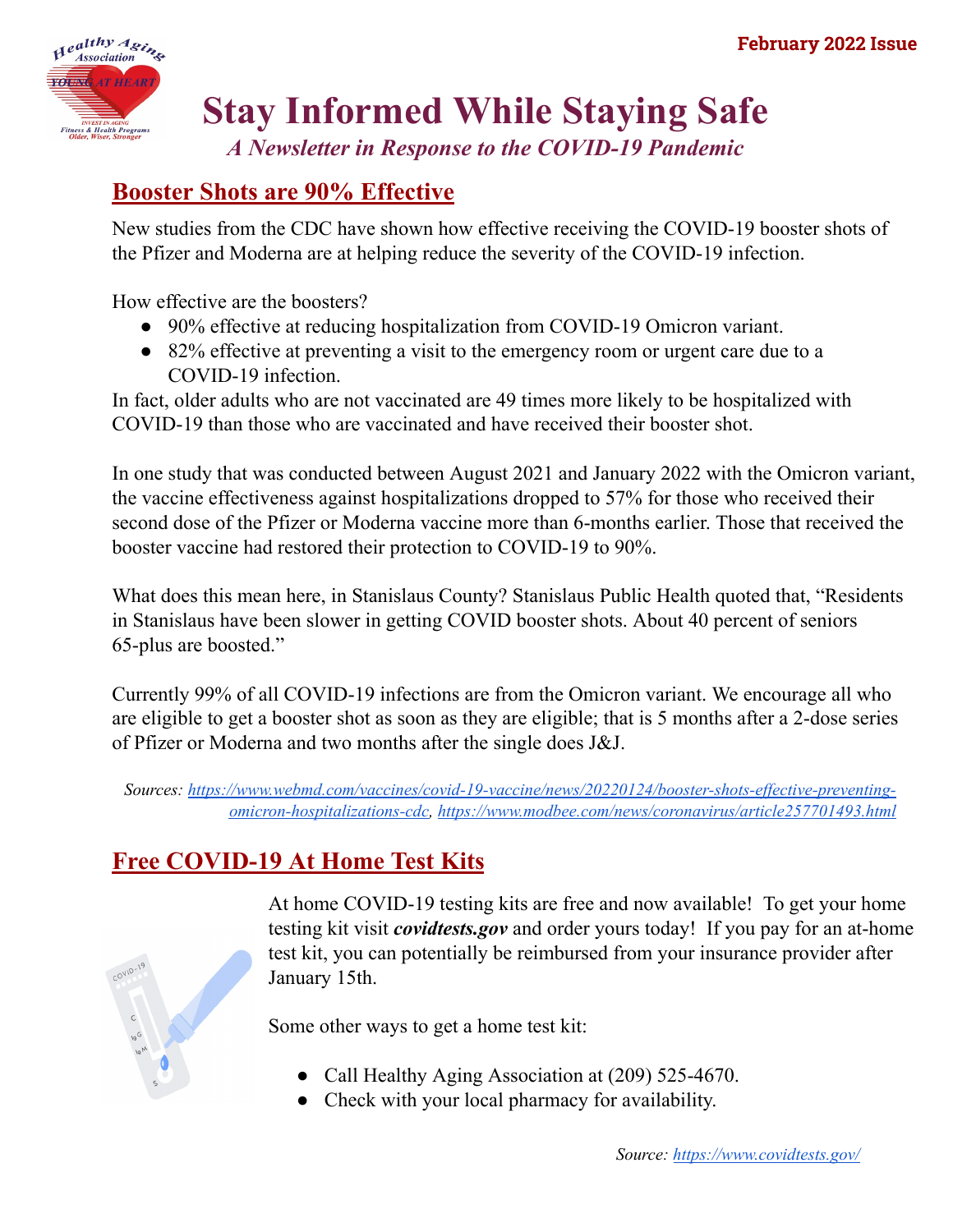## **Tips on When and How to Use the at Home COVID Test Kits**

**You should use an at-home test kit 3-5 days after being exposed to someone with suspected or confirmed COVID-19 or if you are feeling any symptoms.**

#### **General COVID-19 at Home Test Kit Steps :**

- 1. When using any at-home test kit make sure to read all of the instructions thoroughly.
- 2. Wash your hands before starting the test.
- 3. Set out the items of your test kit and be careful not to touch the swab end of the testing stick.
- 4. Proceed to follow all of the instruction on your specific test kit



**If you test positive for COVID-19, you should isolate yourself for 10 days and wear a mask if you come into contact with others. You should contact your healthcare provider to inform them of your positive test results. If you start to have trouble breathing, seek emergency medical attention.**

**To order your test kit visit the California COVID-19 Task Force Website for information <https://testing.covid19.ca.gov/> or call Healthy Aging Association at (209) 525-4670.**

*Source: <https://www.mass.gov/doc/covid-19-self-test-instructions-english-full-color-12-23-2021/download> <https://www.cdc.gov/coronavirus/2019-ncov/testing/self-testing.html>*

### **Feeling Depressed or Stressed Due to COVID?**

Certain actions taken to fight COVID-19, such as social distancing, can lead you to feeling isolated and can increase your anxiety or stress levels. Luckily there are great ways to improve your mood that can be done in the comfort of your own home and are easy to do!

#### *Ways to Cope with Stress:*

- ★ **Take deep breaths, stretch, or try meditation.**
- ★ **Make sure you are eating healthy, whole foods.**
- ★ **Exercise safely and regularly.**
- ★ **Try to get good quality sleep.**

#### *Try this breathing exercise!*

- 1. Breath in through your nose for 4 seconds.
- 2. Hold your breath for 7 seconds.
- 3. Exhale through your mouth for 8 seconds.

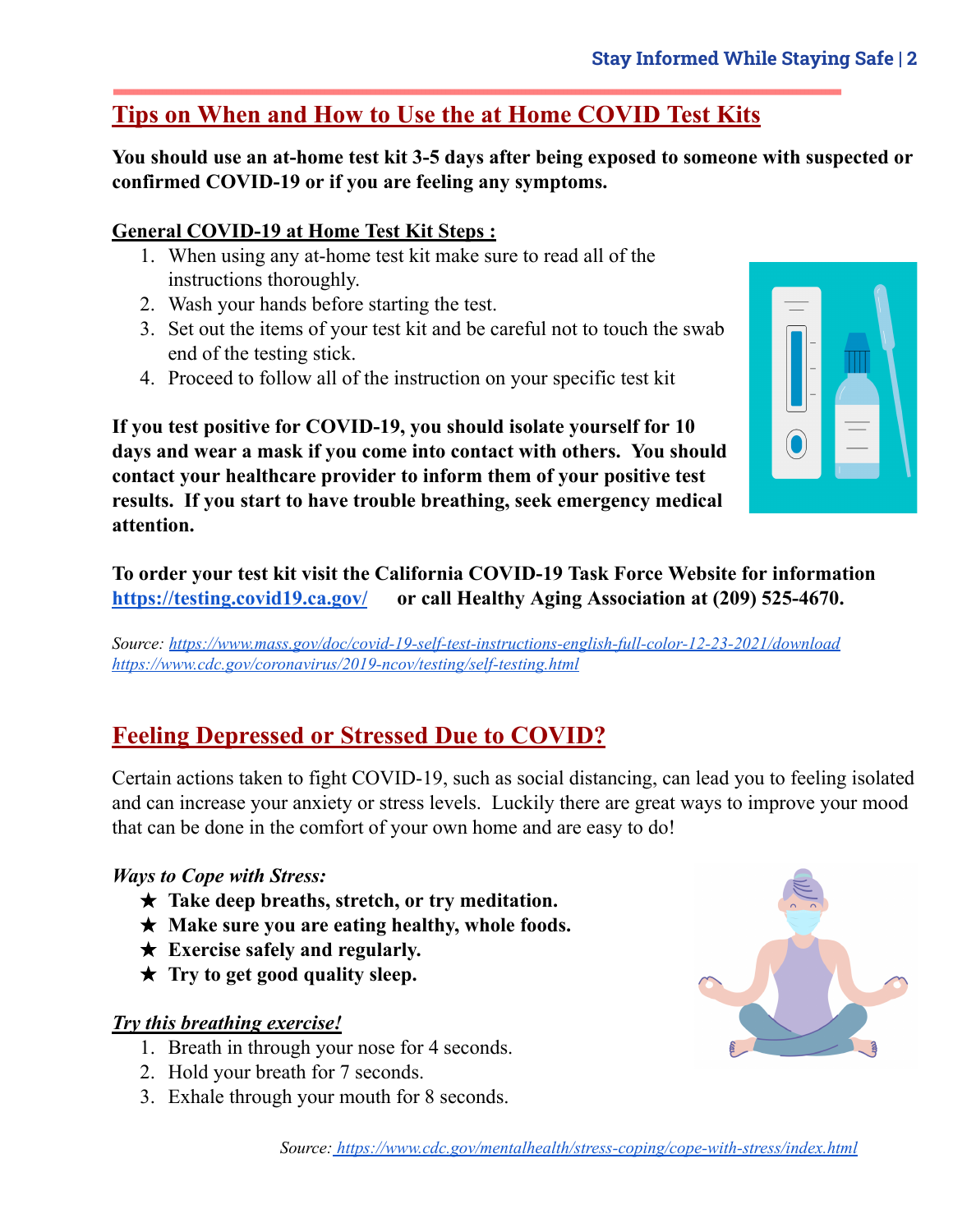# **Healthy Lifestyle & COVID 19**

Did you know that eating a healthy diet is very important during the COVID-19 pandemic. What you eat and drink can affect our body's ability to prevent, fight, and recover from infections. Adults with excess weight are at an even greater risk for COVID-19. Obesity may triple the risk of hospitalization due to COVID-19 infection due to impaired immune function and decreased lung capacity. A healthy and well balanced diet can help support your immune system and reduce the likelihood of developing many long term health problems.



*Source[:https://www.cdc.gov/obesity/data/obesity-and-covid-19.html](https://www.cdc.gov/obesity/data/obesity-and-covid-19.html)*

# **Having Difficulty Reaching A Vaccination Site?**

Do you need transportation assistance? If you need a ride to your vaccination appointment, MOVE can help residents in Stanislaus County. Call MOVE Transportation to schedule your free Uber ride by dialing (209) 672-1143. If you live in Grayson, Patterson, or Newman call Catholic Charities at (209) 539-6112.

Do you have difficulties leaving the home? If you are an older adult who needs assistance from another person or uses crutches, a walker or wheelchair to leave your home, you can receive your vaccine in the comfort of your own home. Call Healthy Aging Association at (209) 525-4670 and ask for an outreach worker to assist you.

### **Senior Luncheon Sites Reopening**

The Stanislaus County Area Agency on Aging has opened the majority of the Senior Community Centers for in-person dining. For a short time, a to-go meal option will be available for those that prefer to take their lunch home. These meals will be made fresh daily and will replace the previous frozen box meal program. Reservation is required at least one day in advance.



Seniors 60 or older that are interested in the Senior lunch program should call the **Senior Information Line at (209) 558-8698 for more details.** Eating healthy food leads to a healthier body and mind!